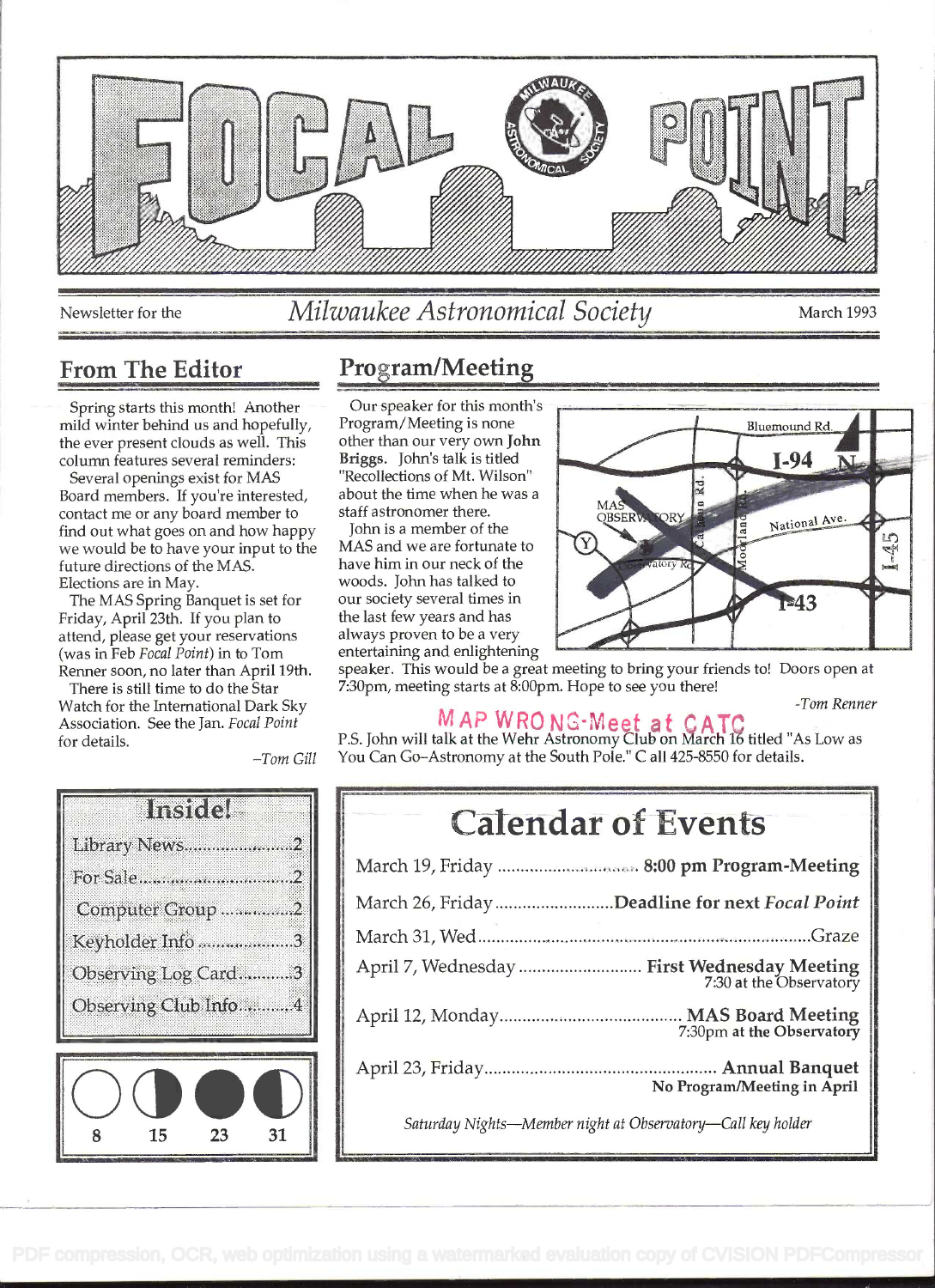# Library News

Few among us have yet to look at the Moon or Jupiter or a bright comet through a backyard-size telescope. In his book Seeing the Solar System. Fred Schaff challenges all of us from beginner to veteran observer to take another look – to go beyond the cursory glance – to really observe what is there and to understand how those images evolve know why the color of the eclipsed Moon can vary so greatly? Why might it be better to observe a comet at lower magnification? What rare sights might we expect to see in 1995-96 when the rings of Saturn are presented edge-on to our view?



Like all good teachers, Schaff begins

each section with guides on what to look for and closes with questions that lead to reexamination or further systematic study. tables of pertinent planetary data through the year 2000 and a list of additional reading are appended.

In the book I just mentioned, Schaff recommends making your observations with as many different telescopes and eyepieces as possible. What better opportunity to take this advice than at a campout or star party? Many such events are scheduled throughout the year and are usually advertised in this newsletter. To give you an idea of just how different some telescopes can be, Sally Jo Michalko's photographs of the 1992 Astrofest collection are now in a scrapbook at the observatory.

The 1993 MAS Library Catalog will be available at the March meeting. Thanks again to Tom Renner for printing this valuable reference.

-Sally Waraczynski

#### Date Change For Wildcat Mountain Campout

The dates for the summer campout at Wildcat Mountain State Park were incorrectly listed in the 1993 MAS Calendar. The correct dates are July 15-19, 1993 (Thursday through Monday). More details as we get closer but we wanted to let you know ASAP for planning your personal calendars.

#### **For Sale**

6-inch f/12 Super Planetary Starfire Astro Physics Refractor. The ultimate 'scope for lunar/planetary observing or astrophotography. 2.7" Astro Physics focuser, German Equatorial mount with dual axis drives and hand controller, <sup>2</sup> stainless steel counterweights, quick release 6.5" hexagonal mounting rings, 60" pier, dual axis drive corrector,  $8 \times 50$  Astro Physics finder with illuminated retide, a carrying cases for the tube assembly and accessories.

All used very little and in excellent condition. Retail \$6000, asking \$3800. You pick up. Dave Kriege, 414-648-8284 home, 414-648-2328 work.

### MAS Computer Section Meeting

For the increasing number of people that have access to powerful PC's, a new MAS activity section is for you. The purpose would be to talk about and use the newest in astronomical software for the IBM PC and Apple Macintosh worlds.

The next meeting will be at the home of Lee Keith, 8150 S. Legend Dr., Franklin on Sunday March 21 at 7:30 pm. There will be a demo of some "home grown" software for scheduling observations of any objects, including variable stars as well as discussions and demos of IBM PC software in the MAS Software Library. Call 425-2331 for directions or more information.

-Lee Keith

### MAS To Go "On Tour"!

In addition to our regular Open House schedule with which we reach hundreds of people each summer, <sup>I</sup> would like to try to extend the "Universal Tour" theme of the 1992 NCRAL convention by bringing the telescopes of the MAS closer to the public by showing them the Universe in local parks. I have received permission from the Franklin Parks Commission to hold a star party at Lion's Legend Park at Loomis & Drexel Ave. in Franklin. the date is up to us, but I'd like to suggest Wednesday, April 28th at 8:00pm before our summer activities start and while it steill gets dark at a reasonable hour. Call Lee Keith for more information. Other parks, anyone? -Lee Keith

#### CUB Receipts = \$ For MAS

If you shop at CUB food stores, be sure to keep your receipts for the MAS. We receive 1% of the tape total for turned in receipts. You can drop them off at the Observatory. There is a box in the back office of the Quonset Hut. Or, bring them to a meeting, <sup>I</sup> will collect them there. Don't be afraid to ask your friends, relatives and neighbors to save their receipts for you also. If you have any questions about this program, call Karen Wesener at 425-2331

-Karen Wesener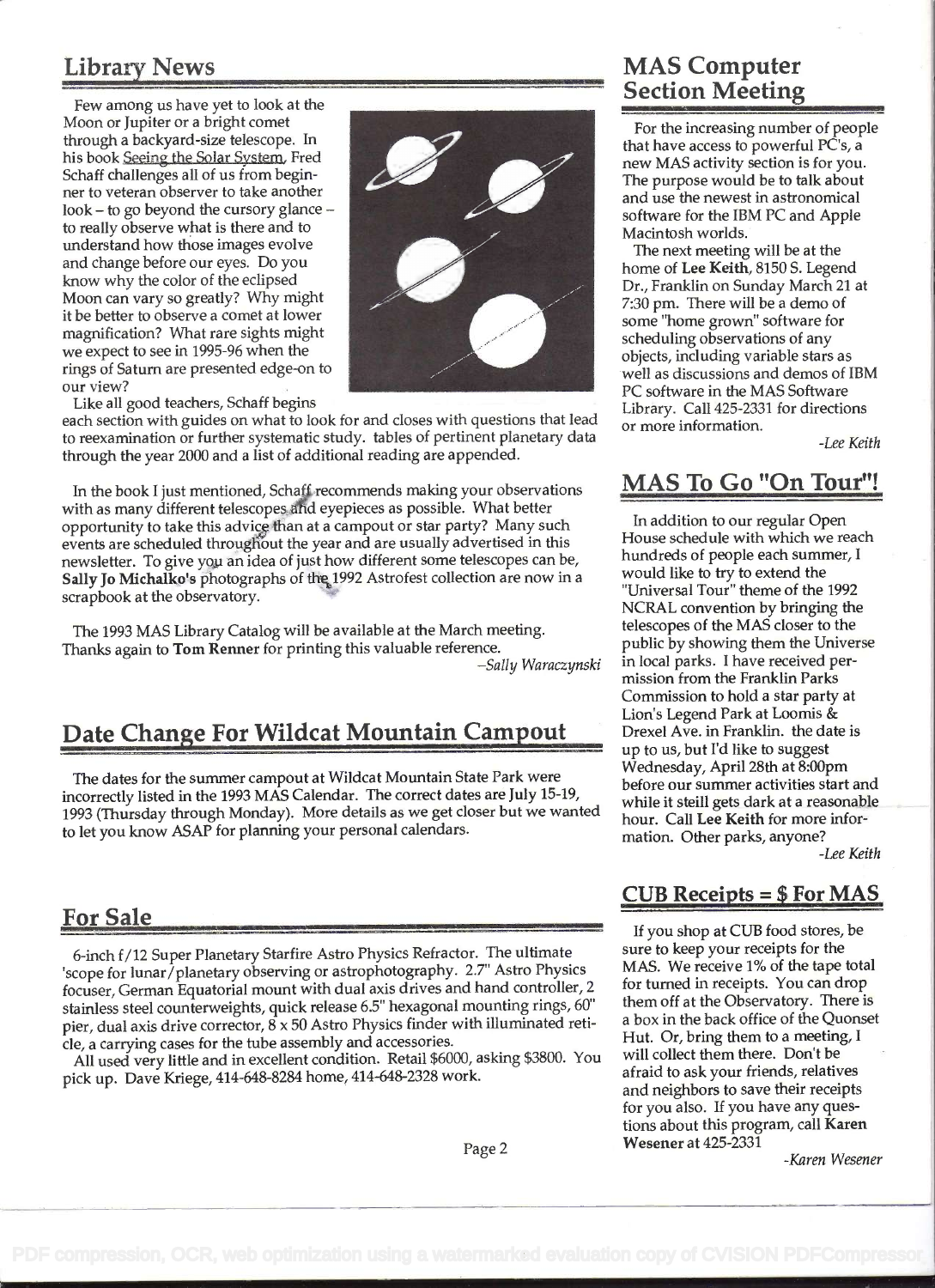#### Remember That Sunny Day A While Back?

On Feb. 4, 1993, I got a call from Tim Burrus..."Get outside," he said "check out the Sun!'

I work out of my home so it's convenient to grab my 80mm refractor and take a quick peek whenever the sun makes one of it's rare (lately) appearances. The Sun is great target because: 1) it's really easy to find-no chart required!; 20) it satisfies the \ urgent need I have to use my tele scopes for astronomical observing . (Remember-the sun is a star. ); and 3) the Sun's disk presents ever-chang- ' ing images.

Using a 4" glass solar filter that I<br>picked up for \$10 at Astrofest, I take a quick look right through my kitchen window (at 16X) and if there are spots,

step outside for more in-depth observations. Right now I observe and sketch just for fun, but I'm aware of several organizations who collect solar observations. In addition to sunspots, I've often glimpsed faculae near the edges of the sun's disk. Seeing often limits magnification to low powers, but I have used up to 150X at times. The drawing above was made from views at various powers- (16-75) and the largest spot was visible naked eye!

| $\mathbf{r}$ | 2/4/93 12:10pm |  |  |
|--------------|----------------|--|--|
|              |                |  |  |
|              |                |  |  |
|              | (1, 1)         |  |  |
|              | ű              |  |  |
|              |                |  |  |
| ş            | ۸<br>魙         |  |  |
|              |                |  |  |

|                  | Samoay Night<br><b>Keyholders</b> |          |
|------------------|-----------------------------------|----------|
| Mar <sub>6</sub> | <b>Chris Hesseltine</b>           | 482-4515 |
| 13               | Lee Keith                         | 425-2331 |
| 20               | Dan Koehler                       | 662-2987 |
| 27               | <b>fim Kube</b>                   | 453-8858 |
| Apr <sub>3</sub> | John Pfannerstill                 | 475.6494 |
| 10               | Frank Roldan 608-787-1730         |          |
| 17               | <b>Terry Ross</b>                 | 784-2093 |
| 24               | Tom Schmidtkunz 352-1674          |          |

#### **Observing Log Card**

With Spring galaxy season just around the corner, you may find the card below useful for recording your observations. If you wish to have some made, take this page to a printing/copy service (such as Kinkos) and have them copy or print it onto a stiff paper. Do it "2-up" on an 8 1/2" x 11" to keep the cost down.

| (16-75) and the largest spot was visible <i>nukel eye!</i><br>Check out the MAS Library for some good books on the Sun or just go out<br>and take a look! Use caution with direct (filtered) or projected observations.<br>to keep the cost down.<br>Happy hunting!<br>$-Tom$ Gill                                            |  |  |
|-------------------------------------------------------------------------------------------------------------------------------------------------------------------------------------------------------------------------------------------------------------------------------------------------------------------------------|--|--|
| Constellation ________Object ________                                                                                                                                                                                                                                                                                         |  |  |
| $\frac{1}{2}$ and $\frac{1}{2}$ and $\frac{1}{2}$ are solved to the function of the $\frac{1}{2}$ . The mass $\frac{1}{2}$<br>- Service and the service department of the<br>Professional Professional<br><b>Location Chart</b><br>Transp. ______ Steadiness ______ Temp _______                                              |  |  |
| Notes:<br><u> 1986 - Andrew Marie Barnett, markingan amerikan personal (h. 1987).</u><br><u> The Commission and Commission and Commission and Commission and Commission and Commission and Commission and Commission and Commission and Commission and Commission and Commission and Commission and Commission and Commis</u> |  |  |